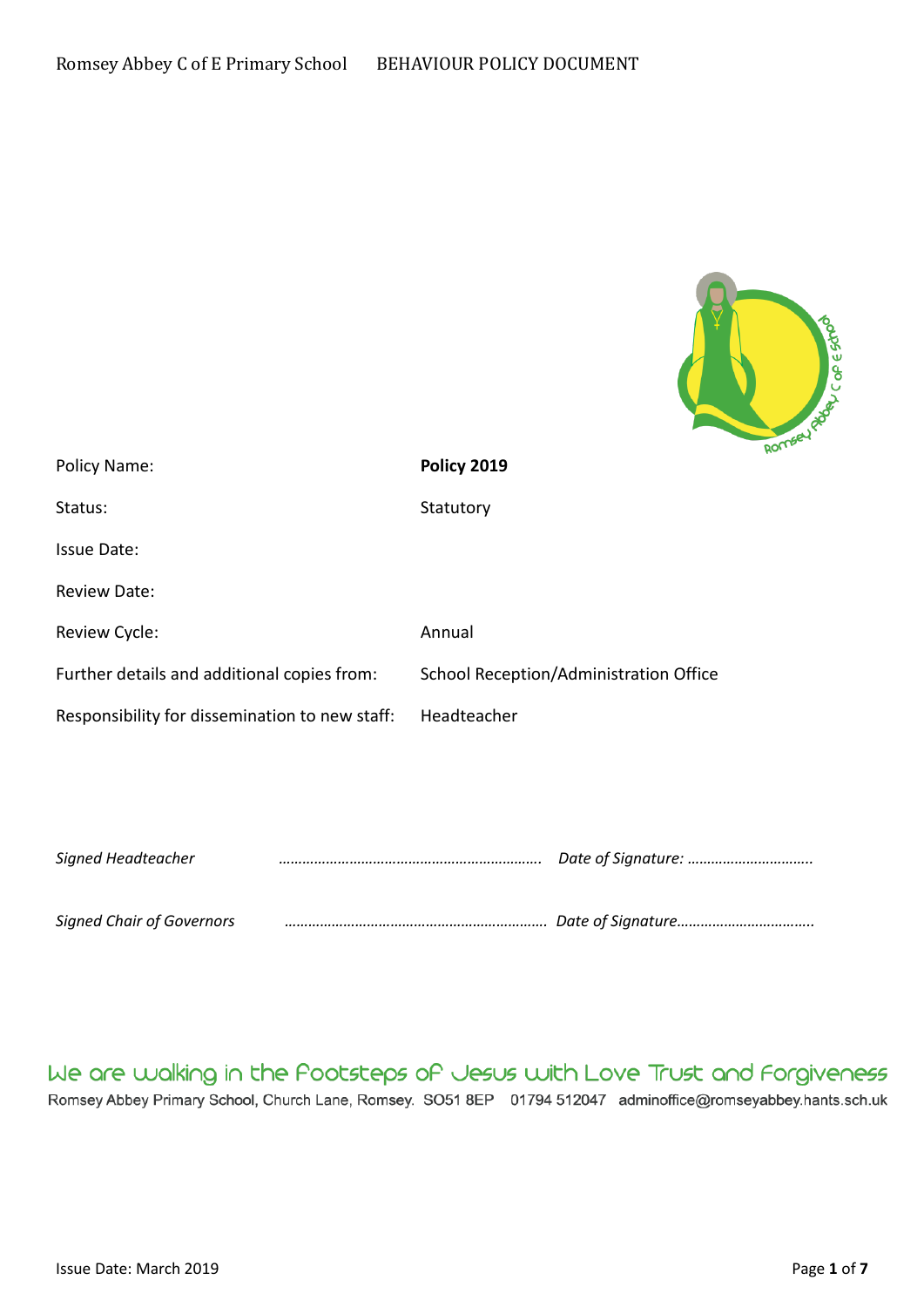# **Contents**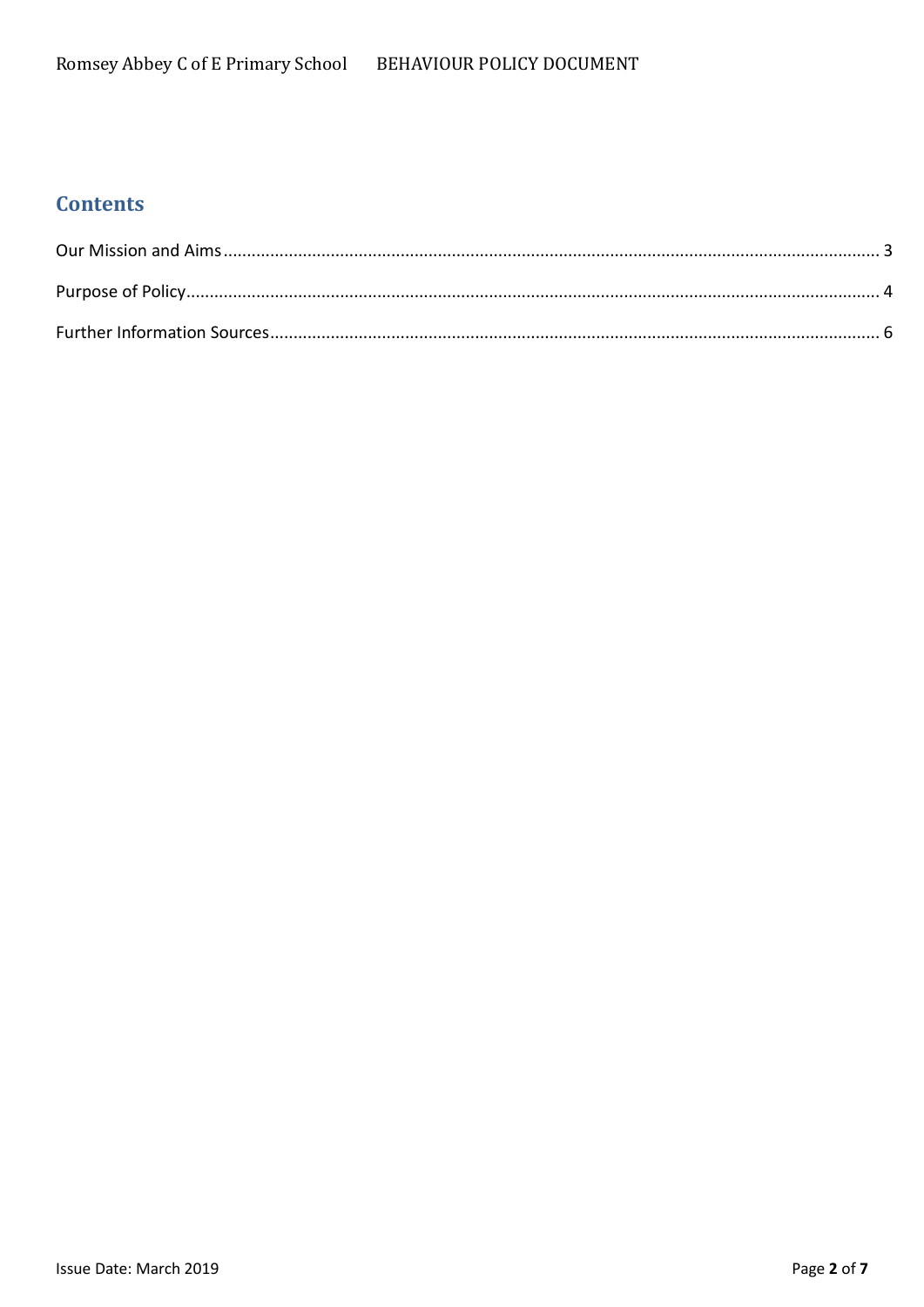## <span id="page-2-0"></span>**Our Mission and Aims**

At Romsey Abbey Church of England Primary we believe that a world of opportunity lies at our feet. We see our role as a school as instilling in learners the confidence to enable success and relish challenge. We help children, families and staff to learn how to demonstrate love and grow in our ability to forgive each other, to aspire to be the best we can be. We feel it is important to both rejoice in our own success and equally in the success of others.

As a church school, we are shaped around our common values to, "walk in the footsteps of Jesus in love, trust and forgiveness", and we are committed to shape our whole school life around these values and to make them a reality throughout the life of the school.

#### **Our School Aims are to:**

Build a culture and ethos of support and respect, inclusive of language, ethnicity, ability and gender.

Create a healthy, safe environment through relationships, resources and opportunities which are accessible to all.

Provide an outstanding curriculum and learning environment that inspires, achieves the highest standards, creates a spirit of adventure, reflects culture and community and builds confident and independent learners.

Strive to build systems of communication that ensure all members of the school family have opportunities to contribute ideas and knowledge that will be valued.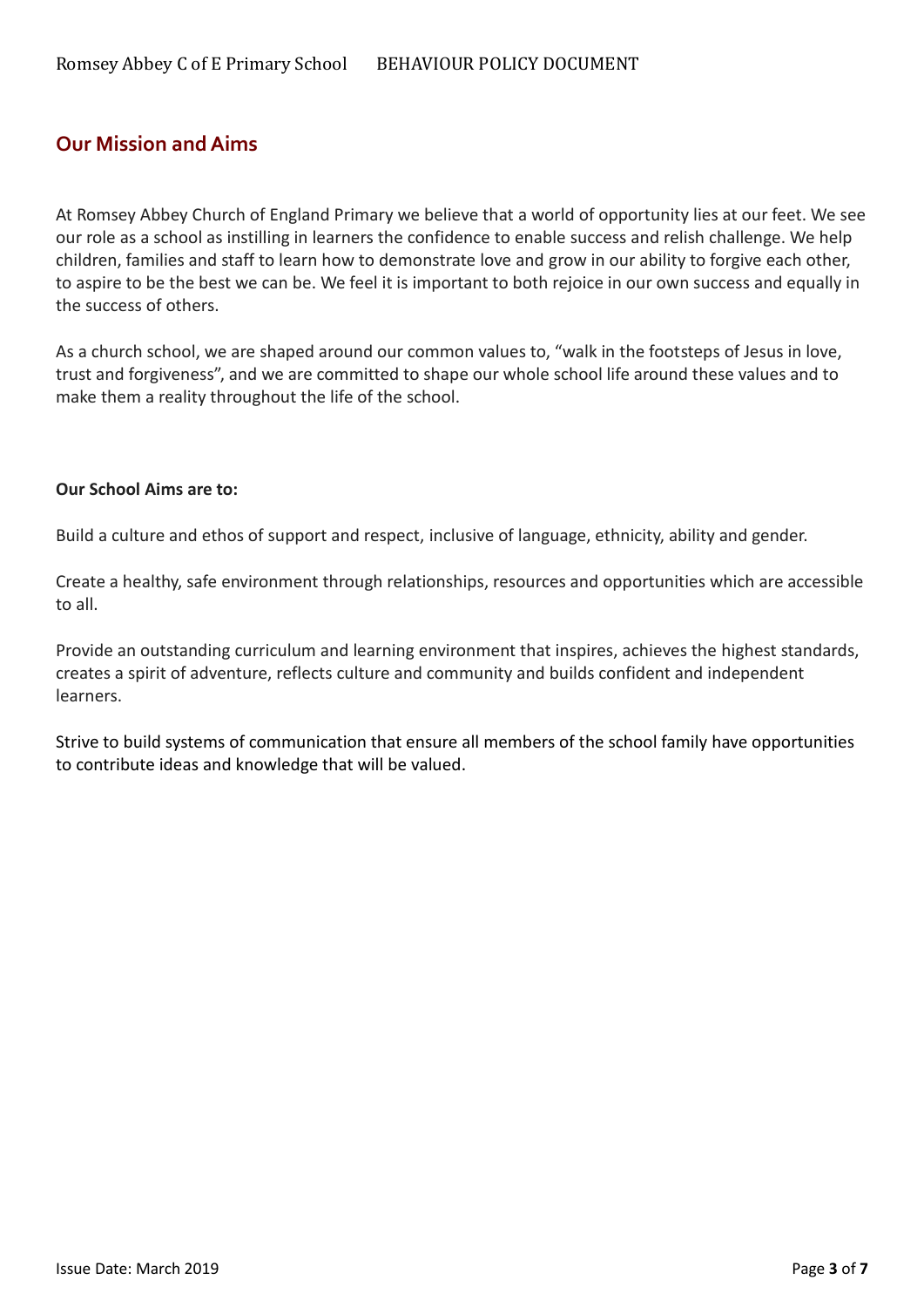## <span id="page-3-0"></span>**Purpose of Policy**

- To ensure a consistent approach to homework throughout the school
- To ensure that teachers, parents and children have a clear understanding regarding expectations for homework
- To ensure that teachers, parents and children are fully aware of the role they play with regard to homework

#### What is the purpose of Home Learning?

- To consolidate, reinforce and extend skills and understanding particularly in Literacy and Numeracy
- To provide opportunities for parents and children to work together
- To allow parents to gain an understanding of what children are learning in school
- To allow children to progress towards becoming more independent learners

| What is the role of the teacher?<br>• To plan and set a programme of home learning that<br>is appropriate to the needs of the child<br>• To ensure all children understand the home<br>learning they have been given<br>• To give feedback about home learning. This will<br>usually be orally<br>• To be available to talk to parents and children<br>about home learning<br>• To inform parents if there is a problem regarding<br>home learning | What is the role of the parent?<br>• To support the child in completing home learning<br>. To ensure the child completes home learning to a<br>high standard and hands it in on time<br>• To provide the appropriate conditions for the child<br>to complete the home learning<br>• To provide the appropriate resources for the child<br>to complete the home learning. |
|----------------------------------------------------------------------------------------------------------------------------------------------------------------------------------------------------------------------------------------------------------------------------------------------------------------------------------------------------------------------------------------------------------------------------------------------------|--------------------------------------------------------------------------------------------------------------------------------------------------------------------------------------------------------------------------------------------------------------------------------------------------------------------------------------------------------------------------|
| What is the role of the child?                                                                                                                                                                                                                                                                                                                                                                                                                     | How much time should be spent on homework?                                                                                                                                                                                                                                                                                                                               |
| • To ensure they have everything they need to                                                                                                                                                                                                                                                                                                                                                                                                      | • In Years 1,2,3 and 4 we recommend that children                                                                                                                                                                                                                                                                                                                        |
| complete home learning each week.                                                                                                                                                                                                                                                                                                                                                                                                                  | are reading for roughly 10-20 minutes daily and 10                                                                                                                                                                                                                                                                                                                       |
| . To make sure they understand the tasks that have                                                                                                                                                                                                                                                                                                                                                                                                 | minutes for spellings.                                                                                                                                                                                                                                                                                                                                                   |
| been set                                                                                                                                                                                                                                                                                                                                                                                                                                           | • In Years 5 and 6 we expect children to be reading                                                                                                                                                                                                                                                                                                                      |
| • To put in the same level of effort as would be                                                                                                                                                                                                                                                                                                                                                                                                   | for 20-30 minutes daily. This may be independently                                                                                                                                                                                                                                                                                                                       |
| expected of class work                                                                                                                                                                                                                                                                                                                                                                                                                             | completed and 10 minutes for spellings.                                                                                                                                                                                                                                                                                                                                  |
| • To hand the home learning in on time                                                                                                                                                                                                                                                                                                                                                                                                             | Other tasks will take various amounts of time. We                                                                                                                                                                                                                                                                                                                        |
| • To take on board any feedback about home                                                                                                                                                                                                                                                                                                                                                                                                         | expect parents to make a judgement as to what is an                                                                                                                                                                                                                                                                                                                      |
| learning                                                                                                                                                                                                                                                                                                                                                                                                                                           | appropriate amount of time for their child.                                                                                                                                                                                                                                                                                                                              |

The Home Learning Process:-

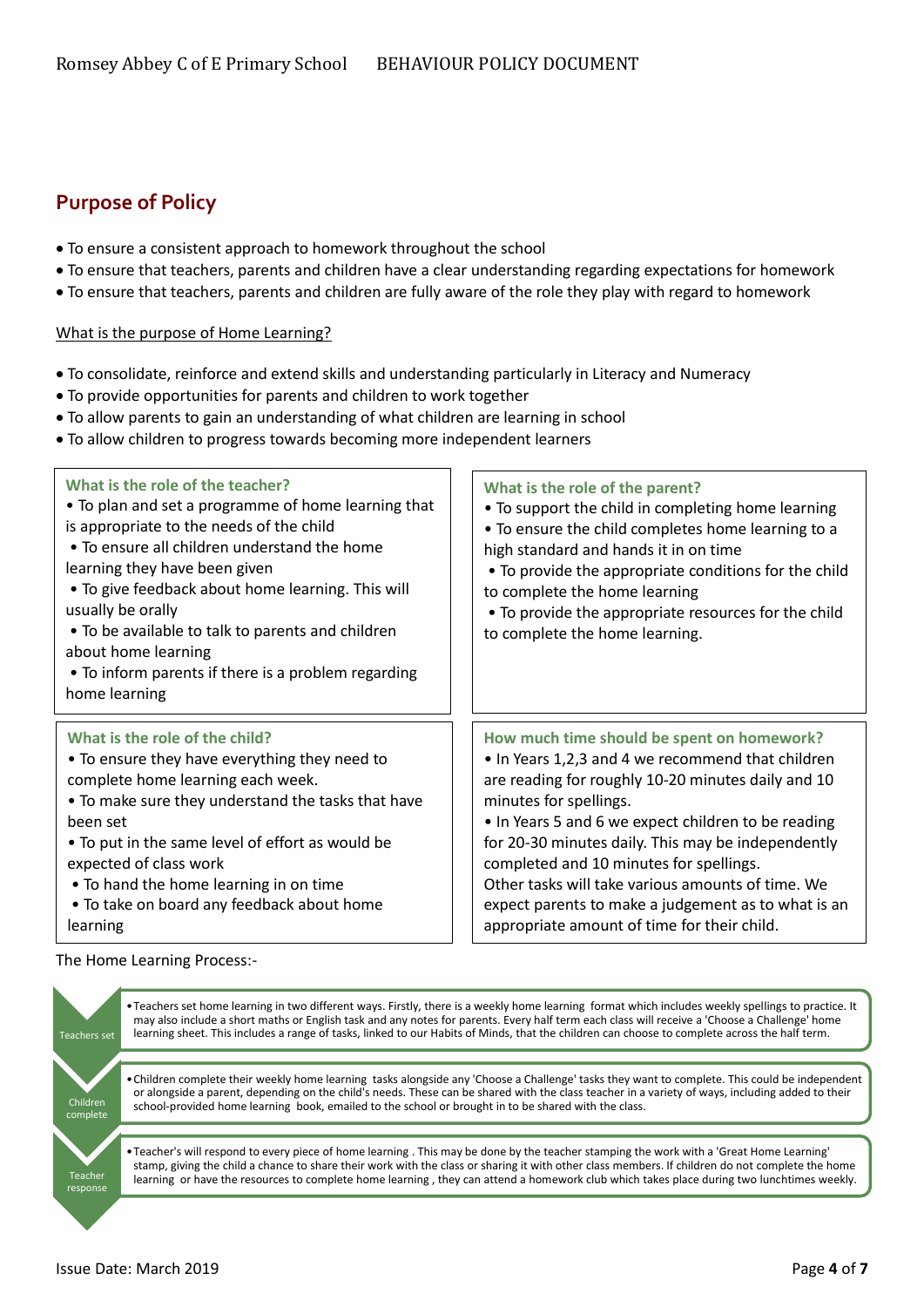#### **Homework in EYFS**

Tapestry, online learning journal, is used to record observations at school and parents can also use it to record observations at home.

Parents can support at home by reading to their children. When your child is ready to, they can read to you at home.